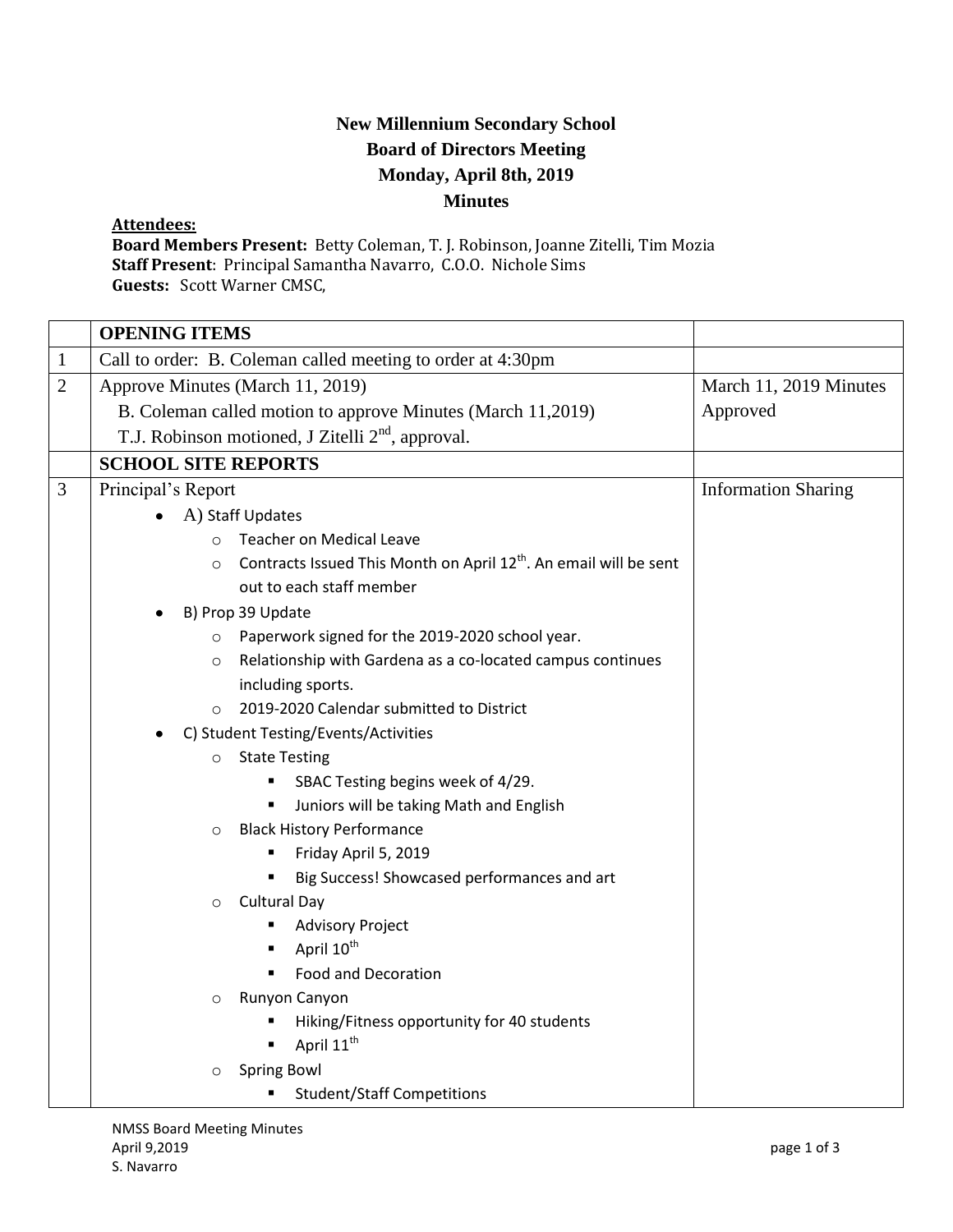|                | Day at the park<br>$\blacksquare$                                                          |                            |
|----------------|--------------------------------------------------------------------------------------------|----------------------------|
|                | <b>Student Relationship Building</b>                                                       |                            |
|                | Prom<br>$\circ$                                                                            |                            |
|                | Saturday April 27 <sup>th</sup>                                                            |                            |
|                | <b>LAUSD Oversight Visit</b><br>$\circ$                                                    |                            |
|                | May 16 <sup>th</sup><br>П                                                                  |                            |
|                | One day visit going over Governance, Organization,<br>в                                    |                            |
|                | Instruction, and Finance                                                                   |                            |
|                |                                                                                            |                            |
|                | <b>BUSINESS ITEMS</b>                                                                      |                            |
| $\overline{4}$ | <b>Renewal- School Food Solutions</b>                                                      | Vote Approved              |
|                | Mrs. Sims presented the renewal agreement for the 2019-2020 consulting. School             |                            |
|                | Food Solutions assist the school with process new and renewal of lunch application         |                            |
|                | and complicate items.                                                                      |                            |
|                | B. Coleman called for motion to approve & accept School Food Solutions. J. Zitelli         |                            |
|                | moved; T.J. Robinson 2 <sup>nd</sup> . Unanimous approval.                                 |                            |
|                |                                                                                            |                            |
|                |                                                                                            |                            |
| 5              | Graduation/Exemptions for PE                                                               | Vote Approved              |
|                | S. Navarro shared information regard student who transferred in to school without          |                            |
|                | meeting the PE requirement for graduation.                                                 |                            |
|                |                                                                                            |                            |
|                | B. Coleman called for motion to approve to waive the requirement for the                   |                            |
|                | graduating students. J. Zitelli moved; T.J. Robinson 2 <sup>nd</sup> . Unanimous approval. |                            |
|                |                                                                                            |                            |
| 6              | VTD Audit Information Letter                                                               | <b>Information Sharing</b> |
|                | The letter covered the upcoming audit information and how the auditors work with           |                            |
|                | the school.                                                                                |                            |
|                |                                                                                            |                            |
| 7              | 2019-2020 Contracts                                                                        | Vote Approved              |
|                | Board members received copies of the positions and contract salary range for the           |                            |
|                | 2019-2020 school year.                                                                     |                            |
|                | B. Coleman called for motion to approve & accept contracts for 2019-2020 school            |                            |
|                | year. J. Zitelli moved; T. J. Robinson 2 <sup>nd</sup> . Unanimous approval.               |                            |
|                |                                                                                            |                            |
|                | <b>FINANCE</b>                                                                             |                            |
|                |                                                                                            |                            |
| 8              | <b>Finance Report</b>                                                                      | Vote Approved              |
|                | Discussion of balance sheet detail, check register, Income Statement, and year-to-         |                            |